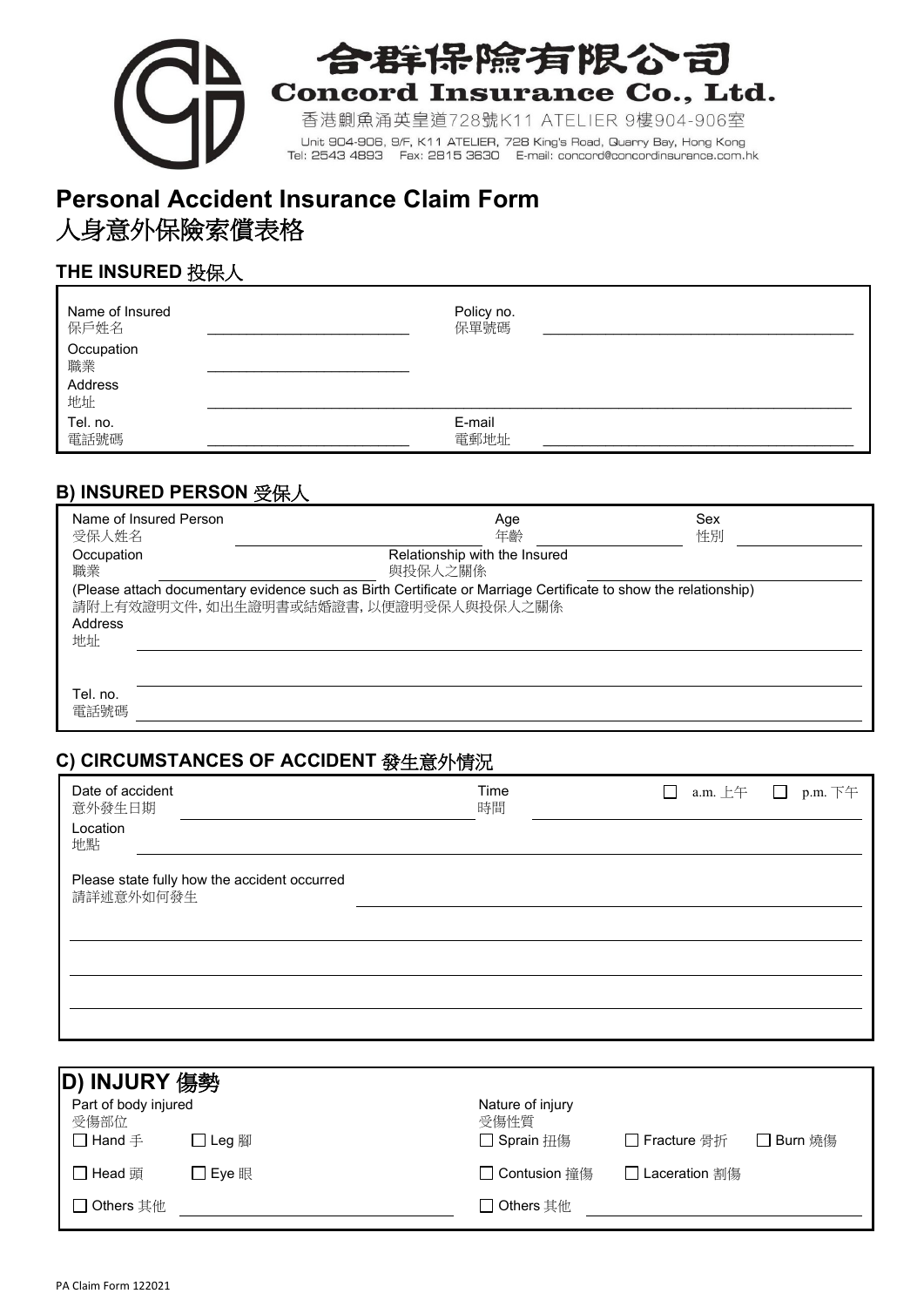| Name and address of attending doctor<br>診症醫生姓名及地址                                                                                                                                                      |  |                          |  |   |            |  |
|--------------------------------------------------------------------------------------------------------------------------------------------------------------------------------------------------------|--|--------------------------|--|---|------------|--|
| State the period during which the injured has been totally disabled from attending to his/her normal occupation<br>傷者完全失去工作能力的期間<br>To<br>From<br>DAY 日 / MONTH 月 / YEAR 年<br>DAY 日 / MONTH 月 / YEAR 年 |  |                          |  |   |            |  |
| 由<br>Is the injured still totally disabled? □ Yes 是 □ No 否                                                                                                                                             |  |                          |  | 至 |            |  |
| 傷者現時是否仍然完全喪失工作能力?<br>If "No", from what date was the injured person able to attend some part/all of his/her occupation?<br>如答"否", 傷者何日恢復部分或全部工作能力?                                                     |  |                          |  |   |            |  |
| Whether the injured is hospitalizing/was hospitalized as a result of the accident? □ Yes 有 □ No 沒有. If Yes, please state<br>傷者有否因此次意外而住院?<br>如 "有"請說明<br>Name of Hospital<br>醫院名稱<br>Address<br>地址     |  |                          |  |   |            |  |
| Period of Hospital Confinement<br>住院期間                                                                                                                                                                 |  |                          |  |   |            |  |
| Date of Admission<br>Time<br>DAY $\boxdot$ / MONTH $\boxdot$ / YEAR $\cong$<br>時間<br>入院日期<br>Date of Discharge or expected duration of hospitalization<br>離院日期或預計住院時間                                  |  |                          |  |   |            |  |
|                                                                                                                                                                                                        |  | DAY 日 / MONTH 月 / YEAR 年 |  |   | Time<br>時間 |  |

#### **IMPORTANT NOTES** 重要事項

- This form should be submitted to us immediately after the accident together with all supporting documents.
- It is important that the Medical Report attached should be completed by a fully qualified and registered medical practitioner.
- If you are claiming for reimbursement of medical or other expenses, full details and documentary evidence must be provided.
- If compensation is related to Disability Benefit, 'Employer's confirmation of sick leave' must be completed by the employer of the Insured Person.
- 請填妥此表格連同所有索償文件於意外發生後盡快提交本公司以便處理閣下之索償
- 醫療報告必須由認可註冊西醫填寫
- 若閣下索償醫療費用, 請提交所有證明文件正本
- 若閣下索償傷殘津貼, 請提交僱主認可的病假證明書

#### **DECLARATION & AUTHORIZATION** 聲明及授權書

I/We hereby declare that to the best of my/our knowledge and belief the above statement and particulars contained herein are in all respects true and complete and are made without reservation of any kind. I/We agree that any of my/our/the Insured's personal information collected or held by Concord Insurance Co Ltd "Concord" (whether contained in this claim form or otherwise obtained) is provided and may be held, used and disclosed by Concord to individuals/organization associated with Concord or any selected third party (within or outside Hong Kong, including reinsurance and claim investigation companies and industry associations/federations and other service providers providing services relevant to insurance business) for the purpose of processing this claim.

本人/我們聲明此表格內填報的資料,就本人/我們所知所信,全部正確無訛,並無任何保留。本人/我們同意如為處理有關本索償事宜,合群保險 有限公司可使用所收集及持有關於我/我們/受保人的個人資料(包括在此索償表格內或其他地方之資料)或將該等資料給予有關人士或機構(包括 在香港境內或境外之再保公司)、賠償調查公司、保險業協會/聯會及其他提供保險業有關服務之公司等)。

| Signature of Insured<br>保戶簽署<br>٠    |           | Date<br>日期<br>$\therefore$ |
|--------------------------------------|-----------|----------------------------|
| Signature of Insured Person<br>受保人簽署 | $\bullet$ | Date<br>日期:                |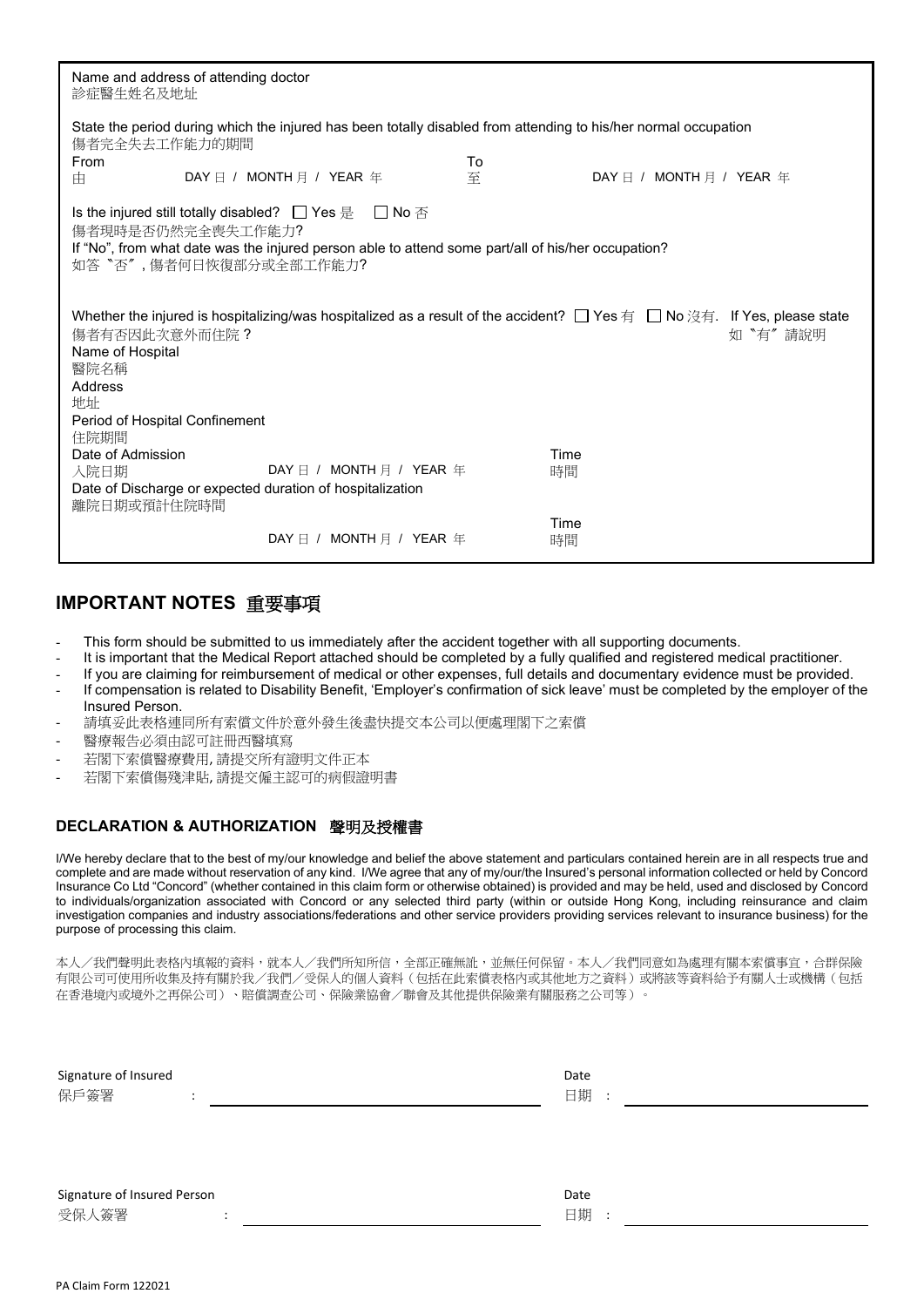|                |            | MEDICAL REPORT 醫療報告                                                                                                                                                    |                  |  |  |  |
|----------------|------------|------------------------------------------------------------------------------------------------------------------------------------------------------------------------|------------------|--|--|--|
|                |            | (To be completed by Insured Person's Attending Doctor)                                                                                                                 |                  |  |  |  |
| 1.             | (a)        | Name of patient                                                                                                                                                        |                  |  |  |  |
|                | (b)        | Identity Card No.<br>Sex                                                                                                                                               | Date of accident |  |  |  |
| 2.             | (c)<br>(a) | Age<br>Was there any external and visible evidence of injury at your first consultation?                                                                               | Yes<br>No        |  |  |  |
|                | (b)        | Upon what date                                                                                                                                                         |                  |  |  |  |
|                | (c)        | If Yes, please state type of injury<br><u> 1989 - John Stein, mars and de final and de final and de final and de final and de final and de final and de</u>            |                  |  |  |  |
|                |            |                                                                                                                                                                        |                  |  |  |  |
|                | (d)        | State part of body injured<br><u> 1989 - Johann John Stein, fransk politik (</u>                                                                                       |                  |  |  |  |
|                |            |                                                                                                                                                                        |                  |  |  |  |
|                | (e)        | Cause and extent of injury                                                                                                                                             |                  |  |  |  |
| 3.             | (a)        | Did injury require hospitalization, x-rays, special diagnostic procedures and/or surgery?                                                                              |                  |  |  |  |
|                |            | $\Box$ Yes $\Box$ No                                                                                                                                                   |                  |  |  |  |
|                | (b)        | If Yes, please give details<br><u> 1980 - Jan Stein Bernstein, marking am de British (b. 1980)</u>                                                                     |                  |  |  |  |
|                |            |                                                                                                                                                                        |                  |  |  |  |
| 14.            | (a)        | Was the injury induced from or affected by any of the following?                                                                                                       |                  |  |  |  |
|                |            | Yes<br>No                                                                                                                                                              |                  |  |  |  |
|                |            | Physical defects/congenital anomaly                                                                                                                                    |                  |  |  |  |
|                |            | Unfavorable past medical history                                                                                                                                       |                  |  |  |  |
|                |            | Degenerative changes<br>Alcohol or drugs                                                                                                                               |                  |  |  |  |
|                | (b)        | Please give details if any of the above is "Yes"                                                                                                                       |                  |  |  |  |
|                |            |                                                                                                                                                                        |                  |  |  |  |
| 5.             | (a)        | and the control of the control of the control of the control of the control of the control of the control of the<br>Was healing complicated?                           |                  |  |  |  |
|                |            | <u> 1989 - Johann Stein, mars an deus Amerikaansk kommunister (d. 1989)</u>                                                                                            |                  |  |  |  |
|                |            | (b) If so, state why and any special treatment given                                                                                                                   |                  |  |  |  |
| 16.            |            | If an absence from work of more than two weeks was necessary, please describe in detail the reasons why you<br>feel the patient could not return to work earlier.      |                  |  |  |  |
| 7.             |            | Present condition of the patient                                                                                                                                       |                  |  |  |  |
|                |            |                                                                                                                                                                        |                  |  |  |  |
| 8.             |            | (a) Is there any treatment administered? $\Box$ Yes $\Box$ No                                                                                                          |                  |  |  |  |
|                |            | (b) If Yes, please give details (such as suturing, physiotherapy, type of dressing, etc. with treatment dates)                                                         |                  |  |  |  |
|                |            |                                                                                                                                                                        |                  |  |  |  |
| 9.             | (b)        | (a) Any other physicians who treated the patient for the same injury? $\Box$ Yes<br>If Yes, please give details (Name, address of doctors and date of treatment)       | No               |  |  |  |
|                |            | 10. Bearing in mind the patient's occupation, do you feel that the injuries would have totally prevented the patient from<br>working? If yes, please state the period. |                  |  |  |  |
|                |            |                                                                                                                                                                        |                  |  |  |  |
|                |            |                                                                                                                                                                        |                  |  |  |  |
|                |            |                                                                                                                                                                        |                  |  |  |  |
|                |            |                                                                                                                                                                        |                  |  |  |  |
|                |            |                                                                                                                                                                        |                  |  |  |  |
|                |            | Signed by Physician                                                                                                                                                    | Date             |  |  |  |
|                |            | (with chop)                                                                                                                                                            |                  |  |  |  |
| Qualifications |            |                                                                                                                                                                        | Tel No.          |  |  |  |
|                |            |                                                                                                                                                                        |                  |  |  |  |
|                |            |                                                                                                                                                                        |                  |  |  |  |